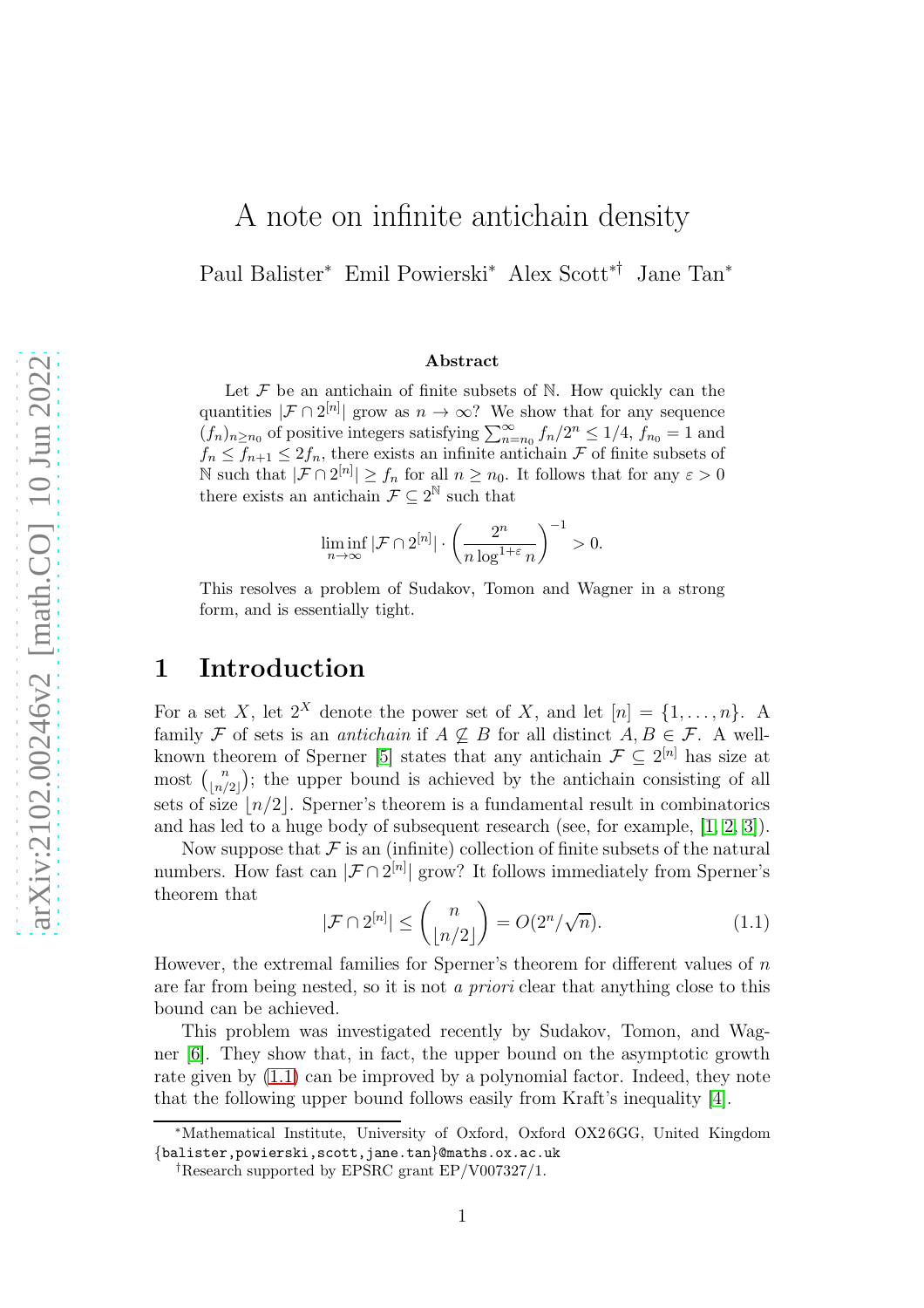<span id="page-1-1"></span>**Theorem 1** (Sudakov, Tomon, and Wagner [\[6\]](#page-5-1)). Let  $\mathcal{F} \subseteq 2^{\mathbb{N}}$  be an antichain. Then

<span id="page-1-3"></span><span id="page-1-0"></span>
$$
\sum_{n=1}^{\infty} \frac{|\mathcal{F} \cap 2^{[n]}|}{2^n} \le 2.
$$
\n(1.2)

It follows immediately that  $|\mathcal{F} \cap 2^{[n]}|$  cannot grow as quickly as  $2^n/n \log n$ , that is,

$$
\liminf_{n \to \infty} |\mathcal{F} \cap 2^{[n]}| \cdot \left(\frac{2^n}{n \log n}\right)^{-1} = 0.
$$
\n(1.3)

Turning to lower bounds, Sudakov, Tomon, and Wagner used an argument based on a carefully chosen family of random walks to construct an antichain with asymptotic growth matching  $(1.3)$  up to a polylogarithmic term.

<span id="page-1-2"></span>**Theorem 2** (Sudakov, Tomon, and Wagner [\[6\]](#page-5-1)). There exists an antichain  $\mathcal{F} \subseteq 2^{\mathbb{N}}$  with

$$
\liminf_{n\to\infty} |\mathcal F\cap 2^{[n]}|\cdot \left(\frac{2^n}{n\log^{46} n}\right)^{-1}>0.
$$

They go on to speculate that the bound in Theorem [1](#page-1-1) is essentially optimal, and that the exponent 46 in Theorem [2](#page-1-2) can be improved to  $1+\varepsilon$  for any  $\varepsilon > 0$ . We show that this is indeed the case. In fact we prove a stronger result, giving essentially optimal bounds on the growth rate of  $|\mathcal{F} \cap 2^{[n]}|$ . Our main theorem uses a condition that matches the form taken by [\(1.2\)](#page-1-3) and shows that, under natural additional assumptions, any growth rate for which the stated series is convergent can be attained.

<span id="page-1-4"></span>**Theorem 3.** Let  $(f_n)_{n \ge n_0}$  be a nondecreasing sequence of positive integers for which  $f_{n_0} = 1$ ,

$$
\sum_{n=n_0}^{\infty} \frac{f_n}{2^n} \le \frac{1}{4}
$$

and  $\frac{f_n}{2^n}$  is nonincreasing (so  $f_n \le f_{n+1} \le 2f_n$ ). Then there exists an antichain  $\mathcal{F} \subseteq 2^{\mathbb{N}}$  such that

$$
|\mathcal{F} \cap 2^{[n]}| \ge f_n
$$

for all  $n > n_0$ .

We remark that if  $1 < f_{n_0} < 2^{n_0}/8n_0$ , then one obtains the same result provided

$$
\sum_{n=n_0}^{\infty} \frac{f_n}{2^n} \le \frac{1}{4} - 2n_0 \cdot \frac{f_{n_0}}{2^{n_0}}.
$$

Indeed, it is enough to set  $f_n = \lceil f_{n_0}/2^{n_0 - n} \rceil$  for  $n < n_0$  and apply Theorem [3](#page-1-4) to the new sequence  $(f_n)_{n \geq n'_0}$ , where  $n'_0 = \max\{n : f_n = 1\}.$ 

By taking  $f_n$  to be about  $2^n/(n \log n^{1+\epsilon})$  for any  $\epsilon > 0$ , the following result, answering the question of Sudakov, Tomon, and Wagner, is immediate.

**Corollary 4.** There exists an antichain  $\mathcal{F} \subseteq 2^{\mathbb{N}}$  such that

$$
|\mathcal{F} \cap 2^{[n]}| = \frac{2^n}{n \log^{1+o(1)} n}.
$$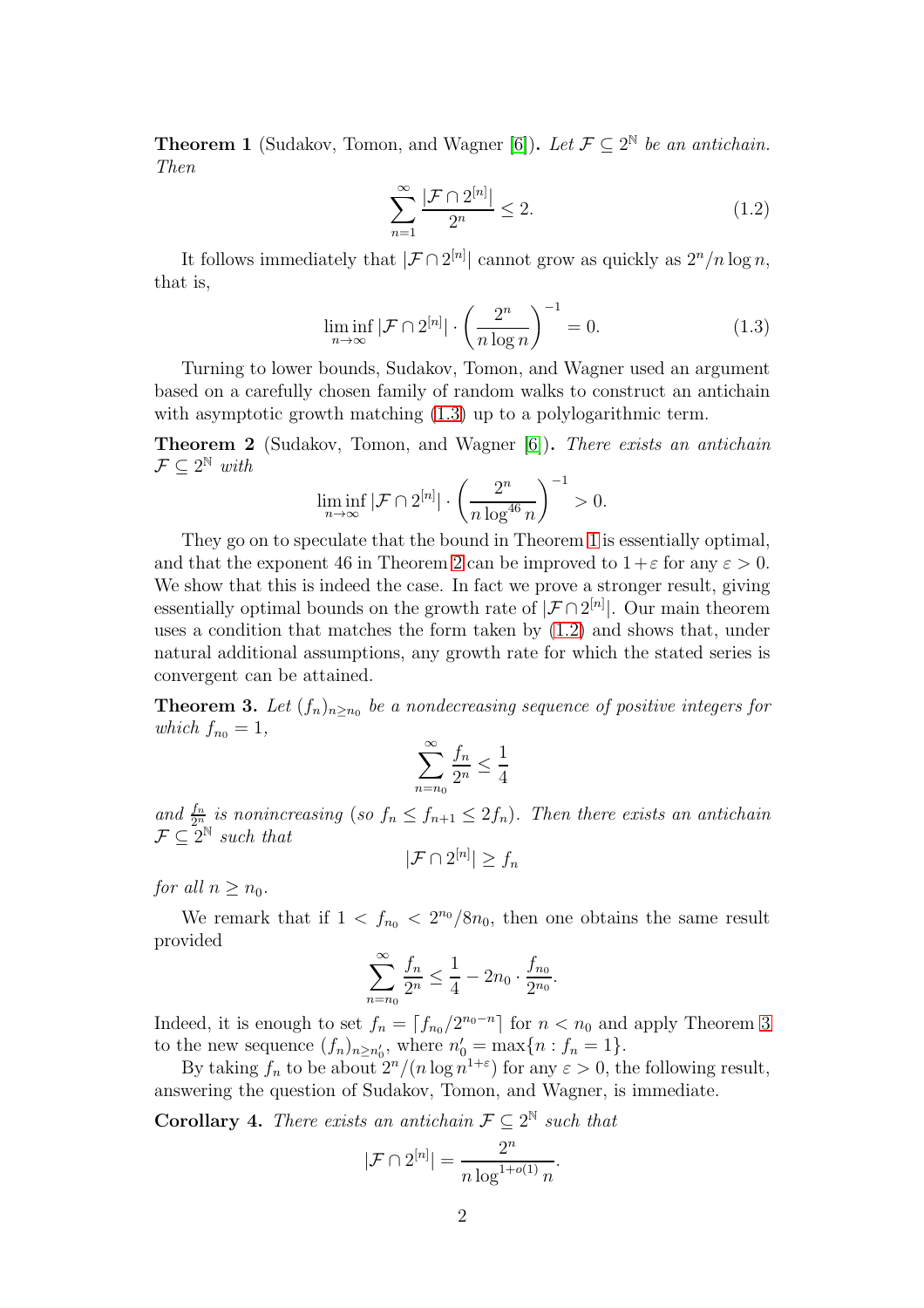### 2 Antichain construction

In this section, we prove Theorem [3.](#page-1-4) We use standard notation throughout. We identify infinite binary  $({0, 1})$ -)strings with subsets of N in the usual way, that is, a string  $x_1x_2 \cdots$  corresponds to the set  $\{i \in \mathbb{N} : x_i = 1\}$ . Recall that in lexicographic order, for distinct binary strings  $x_1x_2 \cdots$  and  $y_1y_2 \cdots$  we have  $x_1x_2 \cdots <_{\text{lex}} y_1y_2 \cdots$  if  $x_i < y_i$ , where  $i = \min\{j : x_j \neq y_j\}$ , and similarly for finite strings.

The elements of our antichain will each consist of two concatenated parts where the initial segment encodes the number of 1's in the remainder of the string. By construction, these elements (in particular the initial segments) naturally occur in reverse lexicographic order and are built in blocks of elements with the same initial segment.

The set of strings that we use as initial segments have the property that no string is an initial segment of any other. Such a set is called a prefix code. This condition, while being much weaker than that required for an antichain, gets us "halfway" there, as it ensures that elements with prefixes earlier in reverse lexicographic order cannot be subsets of those with later prefixes. To obtain our antichain, we will then append strings to each prefix in such a way that later elements cannot be subsets of earlier ones.

*Proof of Theorem [3.](#page-1-4)* By assumption, all  $f_n$  are positive. Let  $k_0 = n_0 - 1$ , and for  $k \geq k_0$  define

$$
\ell_k = \max\left\{n : \frac{f_n}{2^n} \ge \frac{1}{2^{k+1}}\right\}.
$$

We note that  $\ell_k$  is well defined as  $f_n/2^n \to 0$  and  $f_n \ge 1$  for  $n \ge n_0$ , which also gives  $\ell_k \geq k+1$ . Also, as  $f_n$  is nondecreasing,  $\ell_{k+1} > \ell_k$ .

Define  $a_k = \ell_k - k$  for  $k \geq k_0$  and note that  $a_k > 0$ .

Claim 1.  $\sum_{k=k_0}^{\infty}$  $a_k$  $\frac{a_k}{2^k} \leq 1$ .

*Proof.* We note that for any  $k \geq k_0$  by definition of  $\ell_k$  and by monotonicity of  $(f_n/2^n)_{n \ge n_0}$ , we have  $\frac{f_n}{2^n} \ge 2^{-(k+1)}$  for all  $n \in (\ell_{k-1}, \ell_k]$ . Setting  $\ell_{k_0-1} = k_0 =$  $n_0 - 1$  we thus get

$$
\frac{\ell_k - \ell_{k-1}}{2^{k+1}} \le \sum_{n=\ell_{k-1}+1}^{\ell_k} \frac{f_n}{2^n}
$$

Now as

$$
\sum_{k\geq k_0} \frac{\ell_k - \ell_{k-1}}{2^{k+1}} = \left(\frac{1}{2} - \frac{1}{4}\right) \sum_{k\geq k_0} \frac{\ell_k - k_0}{2^k},
$$

we have

$$
\sum_{k \ge k_0} \frac{a_k}{2^k} \le \sum_{k \ge k_0} \frac{\ell_k - k_0}{2^k} \le 4 \sum_{n \ge n_0} \frac{f_n}{2^n} \le 1.
$$

.

We greedily construct a prefix code  $(c_{k,i})_{k\geq k_0,i\in[a_k]}$  consisting of  $a_k$  many strings of length  $k$  with the property that the elements are lexicographically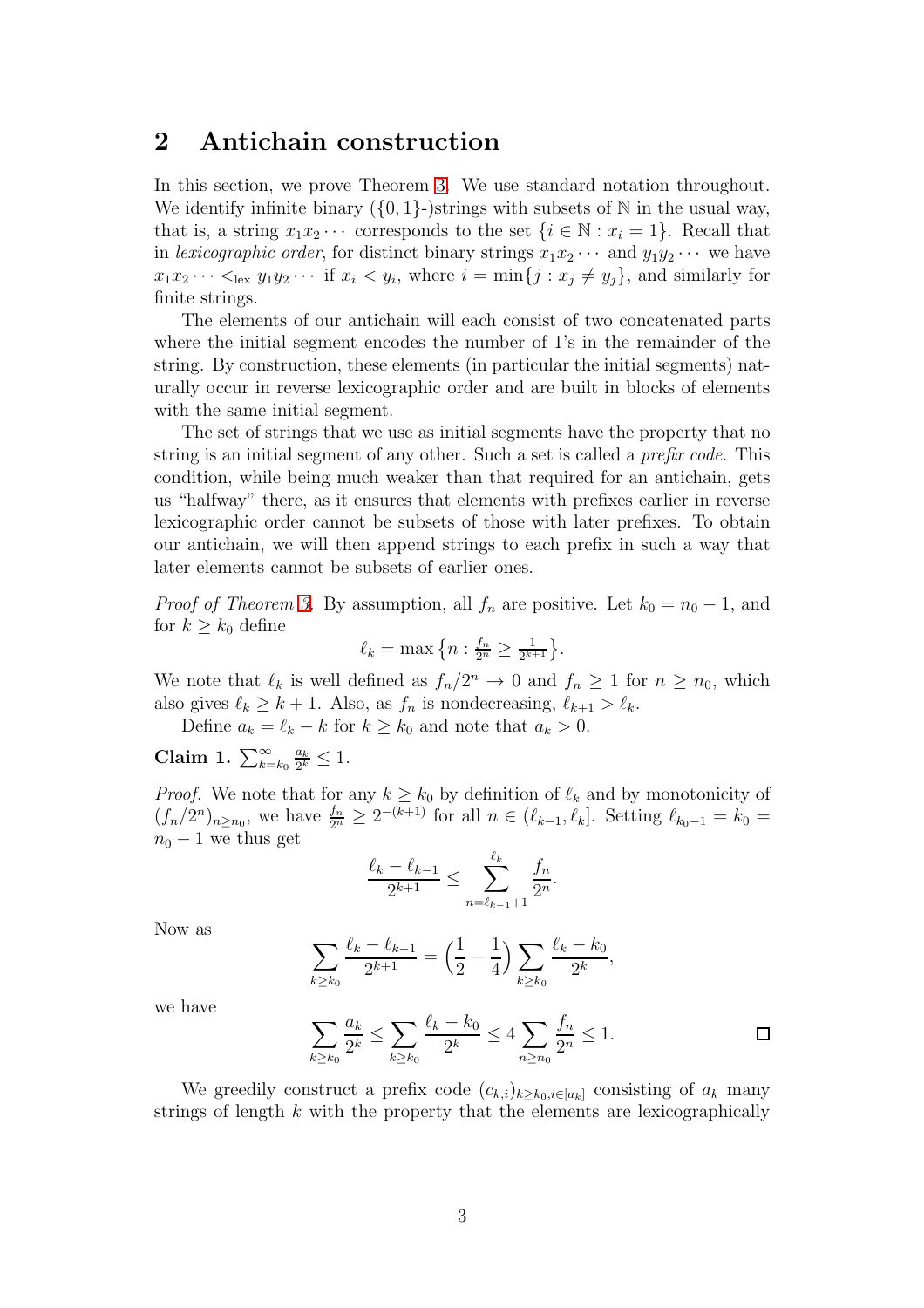decreasing when ordered so that their indices  $(k, i)$  are lexicographically increasing. Such a sequence is given by setting  $c_{k,i}$  to be the string of length k with digits  $c_{k,i}(1), \ldots, c_{k,i}(k)$  defined by

$$
\sum_{j=1}^{k} \frac{c_{k,i}(j)}{2^j} = 1 - s_{k-1} - \frac{i}{2^k}
$$

where  $s_k = \sum_{i=k_0}^k a_i/2^i$ . That is, we take  $c_{k,i}$  to be the first k binary digits of the binary representation of the fraction  $1 - s_{k-1} - \frac{i}{2^k}$  $\frac{i}{2^k}$ , which is guaranteed to be positive since  $\sum_{k=k_0}^{\infty} a_k/2^k \leq 1$ . Equivalently, this sequence may be described by starting with the string of length  $k_0$  consisting of all 1's, and then each string of length  $k \geq k_0$  is obtained by subtracting  $1/2^k$  from the previous string considered as a binary expansion of a fraction. For example, if  $k_0 = 2$ ,  $a_2 = 1, a_3 = 3,$  and  $a_4 = 5$ , then the first six strings would be  $c_{2,1} = 11$ ,  $c_{3,1} = 101, c_{3,2} = 100, c_{3,3} = 011, c_{4,1} = 0101, c_{4,2} = 0100.$ 

It is not hard to see that for two distinct strings in the sequence  $(c_{k,i})$ , at the first position where they differ the earlier string has a 1 and the later one a 0. It follows that the  $c_{k,i}$  indeed form a lexicographically decreasing prefix code.

Now given a particular string  $c_{k,i}$  of length k, let  $F_{k,i}$  be the set of all binary strings of length  $\ell_k$  satisfying the following conditions:

- (1) The first k digits are precisely  $c_{k,i}$ .
- (2) There are precisely i many 1's after the kth digit.
- (3) If  $k > k_0$ , there is at least one 1 after the  $\ell_{k-1}$ th digit.

We then define the family

$$
\mathcal{F}:=\bigcup_{\substack{k\geq k_0,\\i\in [a_k]}}F_{k,i}
$$

and view this as a subset of  $2^N$  by filling out the strings with 0's in the usual way.

#### Claim  $2. \nF$  is an antichain.

*Proof.* Take any distinct  $x = x_1x_2x_3..., y = y_1y_2y_3... \in \mathcal{F}$ , say with  $x \in F_{k,i}$ and  $y \in F_{k',i'}$ . If  $k = k'$  and  $i = i'$ , then x and y have the same number of 1's after the kth digit. Since  $x$  and  $y$  are distinct but agree on the first  $k$  digits, this means we find j and j' such that  $x_j = 0, y_j = 1, x_{j'} = 1$ , and  $y_{j'} = 0$ . Hence we may assume that  $k \leq k'$ , and if  $k = k'$ , then  $i < i'$ .

By construction, we have that  $c_{k,i}$  appears earlier than  $c_{k',i'}$  in reverse lexicographic order. It follows that  $x_j = 1$  and  $y_j = 0$ , where j is the first position at which x and y differ, and moreover this must occur at some  $j \leq k$ as the  $c_{k,i}$  form a prefix code. In addition, if  $k < k'$ , then by condition (3) there is some position  $j > \ell_{k'-1}$  for which  $y_j = 1$ . But all 1's in x occur within the first  $\ell_k \leq \ell_{k'-1}$  places, so  $x_j = 0$ . Otherwise, if  $k = k'$  and  $i < i'$ , then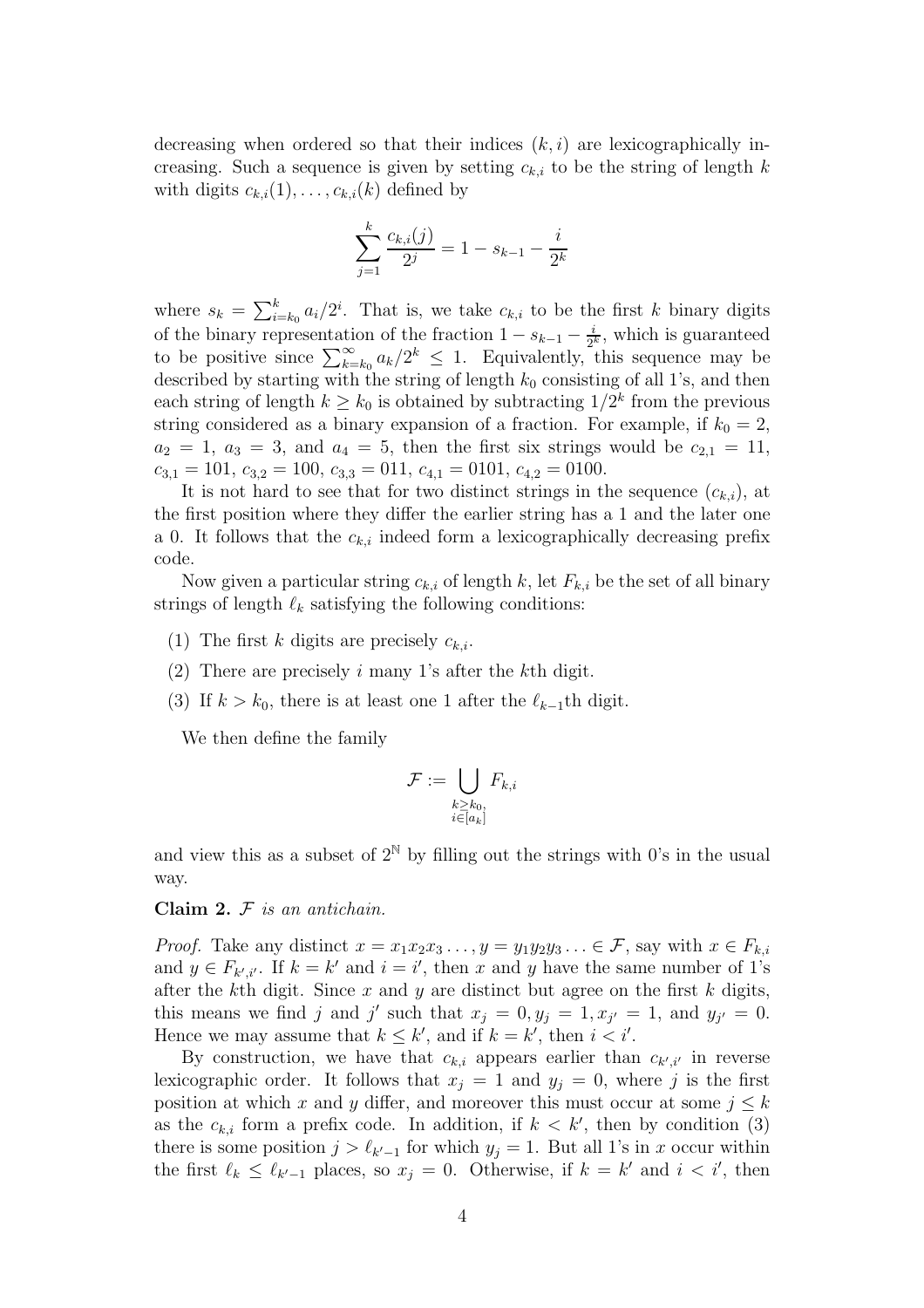by condition (2) this means that x has fewer 1's after digit k than y does, so there is necessarily some position j for which  $x_j = 0$  and  $y_j = 1$ . Thus, x is neither a subset nor a superset of  $y$ .

Claim 3. For each  $k \geq k_0$  and  $n \in (\ell_{k-1}, \ell_k]$  there are at least  $2^{n-k}-1$  strings in  $\mathcal{F} \cap 2^{[n]}$ .

*Proof.* We proceed by induction on k. For  $k = k_0$ , condition (3) is void. Thus we have  $2^{n-k_0} - 1$  choices of binary strings b between positions  $k_0 + 1$  and n that have at least one 1. Denoting concatenation of strings by multiplication, for each b there is precisely one corresponding string in  $\mathcal F$  agreeing with b in these positions, namely,  $c_{k_0,i}$ , where i is the number of 1's in b. Note that, since  $a_k = \ell_k - k$  for all  $k \geq k_0$  by definition, the number of 1's in b does not exceed  $a_k$ , which ensures that  $c_{k_0,i}b$  can be found in  $\mathcal{F}$ .

Now suppose  $k > k_0$ . Applying the induction hypothesis for  $k - 1$  and  $n' = \ell_{k-1}$  we see we have at least  $2^{\ell_{k-1}-(k-1)} - 1$  strings that have no 1 after  $\ell_{k-1}$ , that is,  $|\mathcal{F} \cap 2^{[\ell_{k-1}]}| \geq 2^{\ell_{k-1}-(k-1)}-1$ . Now consider the number of strings that have at least one 1 after  $\ell_{k-1}$ . We have  $2^{n-k} - 2^{\ell_{k-1}-k}$  choices of binary strings b between positions  $k + 1$  and n such that b has at least one 1 after  $\ell_{k-1}$ , and, as above, for each b there is precisely one corresponding string  $c_{k,i}$ in F agreeing with b in these positions. Since  $\ell_k > \ell_{k-1}$ , this makes a total of at least

$$
2^{n-k} - 2^{\ell_{k-1}-k} + 2^{\ell_{k-1}-(k-1)} - 1 \ge 2^{n-k} - 1
$$

 $\Box$ 

strings in  $\mathcal{F} \cap 2^{[n]}$ .

Finally, for  $n \in (\ell_{k-1}, \ell_k]$  we have  $f_n/2^n < 2^{-k}$  by definition of  $\ell_{k-1}$ . Hence  $2^{n-k} > f_n$  so we have constructed an antichain F that contains at least  $2^{n-k} 1 \ge f_n$  strings in  $\mathcal{F} \cap 2^{[n]}$ . This concludes the proof of Theorem [3.](#page-1-4)

### Acknowledgments

We would like to thank Stijn Cambie for pointing out an error in the original version of this paper, as well as the anonymous referees for their helpful comments.

## <span id="page-4-0"></span>References

- [1] I. Anderson, Combinatorics of finite sets, Oxford Science Publications, The Clarendon Press, Oxford University Press, New York, 1987.
- <span id="page-4-1"></span>[2] K. ENGEL, Sperner theory, Encyclopedia Math. Appl. 65, Cambridge University Press, Cambridge, 1997.
- <span id="page-4-2"></span>[3] P. ERDOS, On a lemma of Littlewood and Offord, Bull. Amer. Math. Soc., 51 (1945), pp. 898–902.